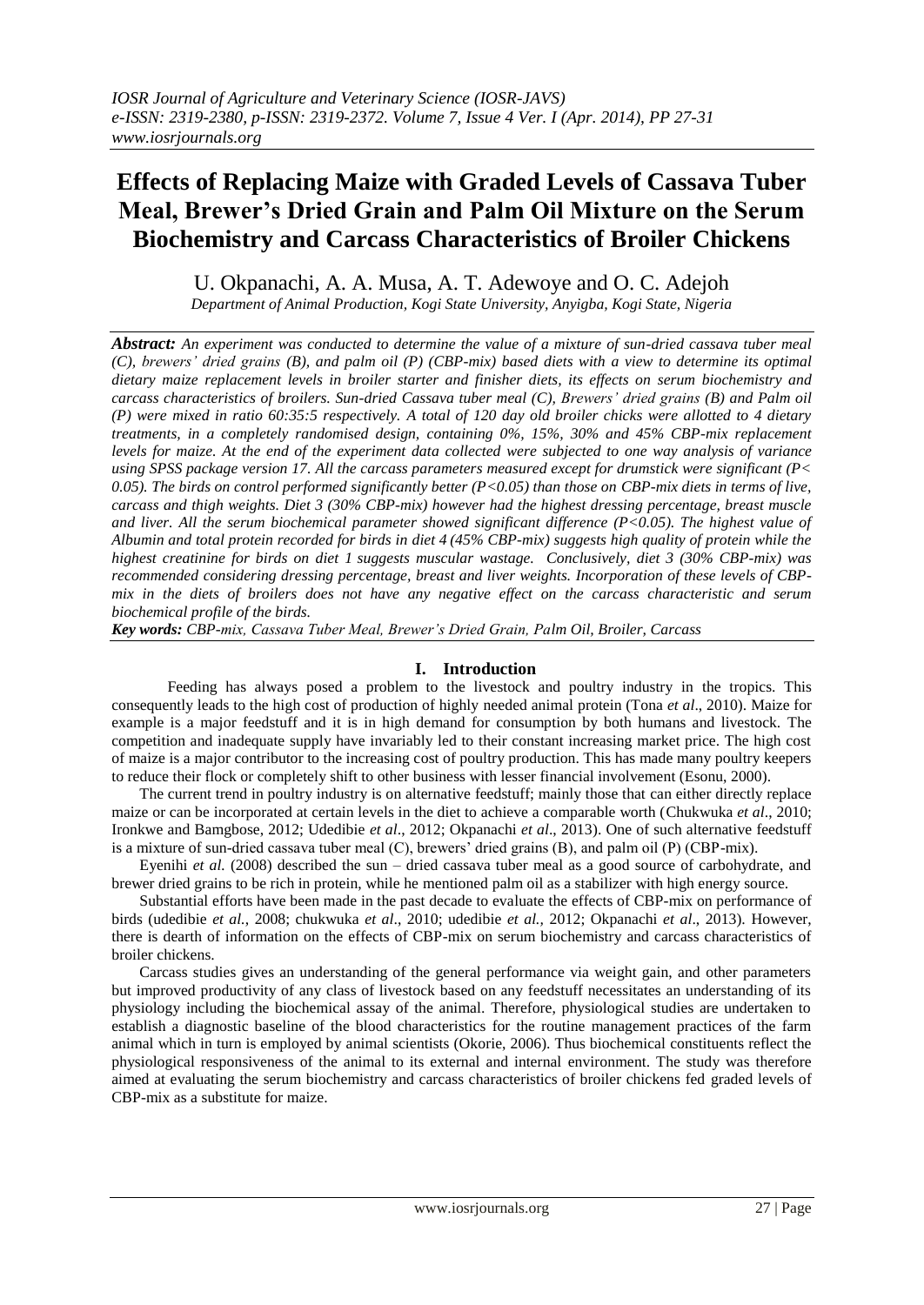# **II. Materials and Methods**

# **2.1 Experimental Location and Diet**

This research work was conducted at the Poultry Unit of the Teaching and Research Farm of the Department of Animal Production, Kogi State University, Anyigba, Kogi State. Anyigba lies on latitude  $7<sup>0</sup>15$ and  $7^0$  29N of the equator and longitudes  $7^0$  11 and  $7^0$  32E of the Greenwich meridian (Ifatimehin *et al.*, 2006).

Sun dried cassava tuber meal, brewers dried grains and palm oil were weighed out at a ratio of 60:35:5 representatively and thoroughly mixed to produce CBP–mix. Four iso-nitrogenous diets were formulated such that diet 1 (control) contained maize as the chief energy source while CBP-mix was used to replace maize at 33.33, 66.67 and 100.00% in diets 2, 3 and 4 respectively as shown in Table 1.

|  |  |  | Table 1: Composition of the Experimental Diets |
|--|--|--|------------------------------------------------|
|--|--|--|------------------------------------------------|

|                                   | Starter phase            |         |         | Finisher phase |         |         |         |         |
|-----------------------------------|--------------------------|---------|---------|----------------|---------|---------|---------|---------|
|                                   | Graded levels of CBP-mix |         |         |                |         |         |         |         |
| Ingredients                       | 0%                       | 15%     | 30%     | 45%            | 0%      | 15%     | 30%     | 45%     |
| Maize                             | 45.00                    | 30.00   | 15.00   | 0.00           | 45.00   | 30.00   | 15.00   | 0.00    |
| $CBP-mix$                         | 0.00                     | 15.00   | 30.00   | 45.00          | 0.00    | 15.00   | 30.00   | 45.00   |
| <b>GNC</b>                        | 36.80                    | 37.28   | 36.41   | 36.38          | 27.68   | 28.02   | 28.02   | 27.11   |
| Maize offal                       | 11.45                    | 10.97   | 11.84   | 11.87          | 21.07   | 20.73   | 20.73   | 21.64   |
| Fish meal                         | 2.50                     | 2.50    | 2.50    | 2.50           | 2.50    | 2.50    | 2.50    | 2.50    |
| Bone meal                         | 3.50                     | 3.50    | 3.50    | 3.50           | 3.00    | 3.00    | 3.00    | 3.00    |
| Methionine                        | 0.25                     | 0.25    | 0.25    | 0.25           | 0.25    | 0.25    | 0.25    | 0.25    |
| Salt                              | 0.25                     | 0.25    | 0.25    | 0.25           | 0.25    | 0.25    | 0.25    | 0.25    |
| Premix *                          | 0.25                     | 0.25    | 0.25    | 0.25           | 0.25    | 0.25    | 0.25    | 0.25    |
| Calculated analysis               |                          |         |         |                |         |         |         |         |
| Crude protein                     | 23.00                    | 23.23   | 23.00   | 23.00          | 20.00   | 20.00   | 20.00   | 20.00   |
| Metabolisable Energy<br>(Kcal/kg) | 2787.87                  | 2688.42 | 2610.35 | 2521.18        | 2824.68 | 2734.58 | 2645.33 | 2558.35 |
| Calcium                           | 1.32                     | 1.35    | 1.39    | 1.42           | 1.33    | 1.39    | 1.39    | 1.42    |
| Phosphorus                        | 1.22                     | 1.05    | 1.03    | 1.01           | 1.02    | 0.98    | 0.98    | 0.96    |

ME: Metabolisable energy; GNC: Groundnut cake; CBP-mix: Cassava tuber meal; Brewers dried grain and Palm oil mixture; Premix\* Bio-mix supplied per tonne: Vit A 5,000000 I.U., Vit D<sub>3</sub> 1,000000 I.U., Vit E 20,000mg, Vit K<sub>3</sub> 1000mg; Vit B<sub>1</sub> 1200mg,Vit B<sub>2</sub> 2400mg, Vit B<sub>6</sub> 2400mg, Niacin 16,000mg; Calcium pantothenate 4,000mg, Biotin 32mg; Vit B<sub>12</sub> 10mg; Folic acid 400mg; Chlorine chloride 120,000mg: Manganese 40,000mg; Iron 20,000mg; Zinc 18,000mg; Copper 800mg; Cobalt 100mg, Iodine 620mg, Selenium 40mg.

# **2.2 Experimental Animals and Management**

120 day old unsexed broiler chicks (Anak strain) were randomly divided into 4 treatments of 30 birds each. Each treatment was replicated 3 times with 10 birds per replicate. The experiment lasted 9 weeks i.e. 4 and 5 weeks for starter and finisher phases respectively. The birds were reared in deep litter system. Fresh water and treatment diets were supplied ad *libitum* throughout the period of the experiment. Routine management practices including vaccination and drug administration when necessary were duly observed.

# **2.3 Data Collection**

At the beginning of the experiment, the birds were weighed and subsequently on weekly basis. The initial live weight was subtracted from the final live weight to determine the weight gained by the animals.

#### **2.3.1 Carcass Analysis**

On conclusion of the feeding trial, the birds were fasted overnight, 3 birds per replicate were selected and weighed the following morning prior to slaughtering to obtain their live weights. The birds were slaughtered by severing the jugular vein. The carcasses were allowed to bleed freely for 5 minutes, defeathered using warm water and then re-weighed to obtain plucked carcass weight. They were then decapitated, eviscerated and weighed to obtain the dressed weights. The carcass was subsequently dissected into various primal cuts (breast, back, drumstick, thigh, wing and neck) according to Kleczek *et al.* (2007), giblets (gizzard, liver and heart) and their weights were also taken. Dressing percentage was expressed as dressed carcass weight over live weight, multiplied by 100 while the carcass cuts were expressed in grams per kilogram. An electronic top loading (Citizen Electronic Balance, Goldair) scale with maximum weight of 3kg (sensitive at 0.1g) was used to weigh the birds, the carcasses, the giblets and the various primal cuts.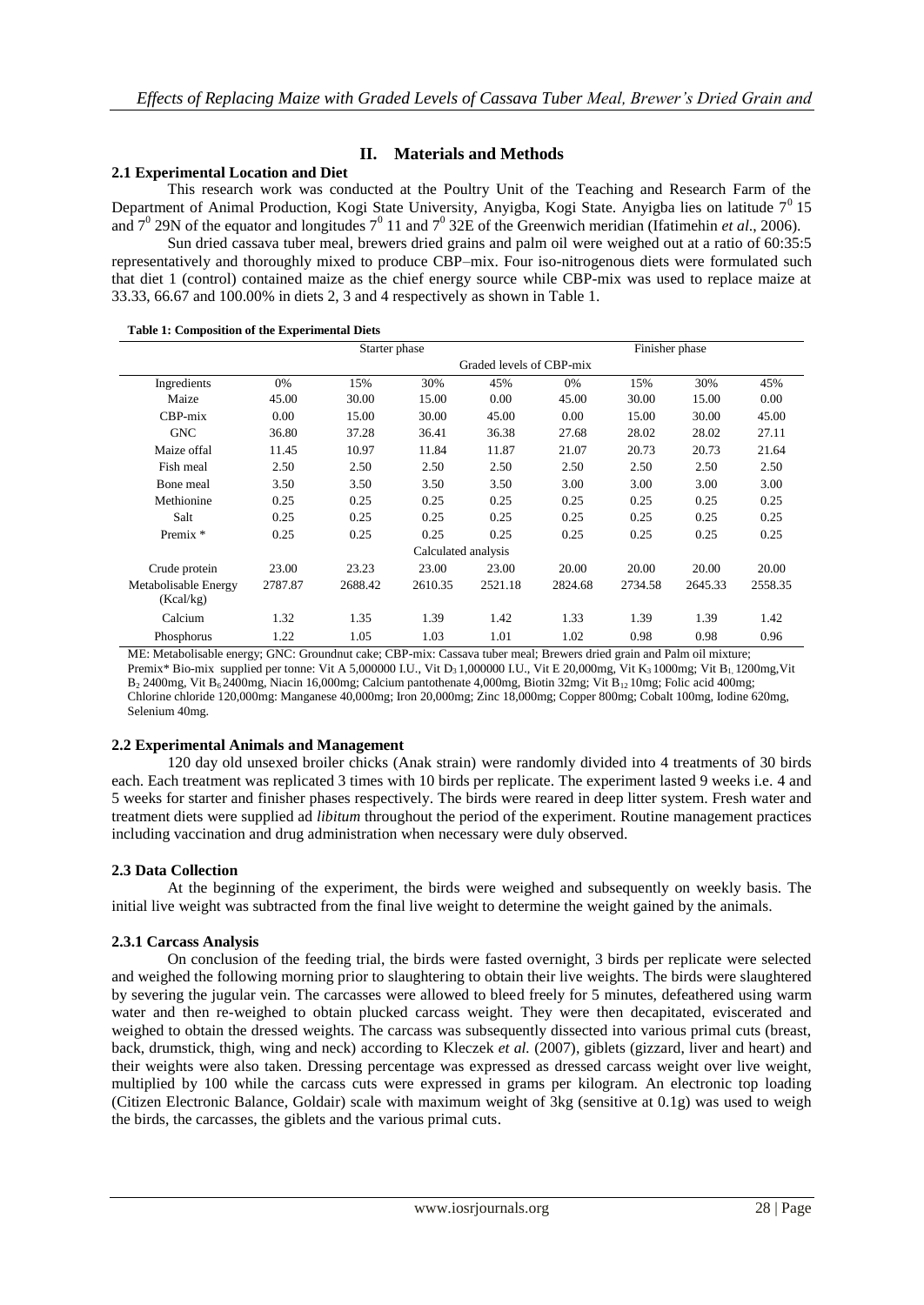# **2.3.2 Serum Biochemical Analysis**

At the  $9<sup>th</sup>$  week of the experiment, birds were fasted overnight so that the serum was cleared of excess fat and protein that could cloud results. 2 birds per replicate were randomly selected for blood collection. Blood was collected using a 2 ml disposable sterile syringe and needle from wing vein into sterile test tubes without anticoagulant. All the samples were centrifuged to obtain serum which was stored at  $-10<sup>0</sup>c$  until analysed. The serological (Albumin, Alkaline phosphatase, Creatinine, Globulin and Total protein) parameter were determined using the standard clinical chemistry procedure (Riesman and Frankel, 1957).

## **2.4 Chemical and Statistical Analysis**

The proximate composition of CBP-mix and the experimental diets were determined using the methods outlined by AOAC (1995). Data collected were subjected to a one way analysis of variance using the SPSS version 17.0. Differences between means were separated using the Least Significant Difference in SPSS package.

# **III. Results**

# **3.1 Carcass characteristics of broilers fed graded levels of CBP-mix**

Carcass characteristics of finished broilers fed graded levels of CBP-mix diets are as shown in Table 2. There were significant differences ( $P < 0.05$ ) for all the parameters except for the drumstick weight. Broilers fed diet 1 (0% CBP-mix) were significantly ( $P < 0.05$ ) heavier than those finished on diets 2, 3 and 4 containing 15, 30 and 45% CBP-mix diets. The carcass weights also followed the same trend as live weight however; broilers fed 0 and 30% CBP-mix diets had comparable  $(P > 0.05)$  carcass weights. The dressing percentage of broilers fed 0 and 30% CBP-mix diets were comparable but statistically (P < 0.05) higher than those fed 45% CBP-mix diet. The neck weight of broilers fed 15 and 30% CBP-mix diets were statistically similar but significantly (P < 0.05) higher than those fed 45% CBP-mix diet. Broilers fed 0 and 45% CBP-mix diets had significantly (P < 0.05) higher back weights than broilers fed 15% CBP-mix diet. For wing weights, 0 and 45% CBP-diets were significantly ( $P < 0.05$ ) heavier than the birds fed 30% CBP-mix diet. Broilers fed 0% CBP-mix had significantly (P <0.05) smaller breast and liver weights compared to birds on other dietary treatments. Comparable thigh weights were recorded in birds on 0% and 45% CBP-mix diet but were significantly (P <0.05) higher than birds on 15 and 30% CBP-mix diets. Heart weight of birds fed 45% CBP-mix were significantly (P <0.05) heavier than those on other diets with birds on 30% CBP-mix having the lowest heart weight. Liver weight followed the same trend as breast weight. For gizzard, the highest value was recorded by birds on 15% CBP-mix diet which was significantly (P <0.05) higher than birds fed 30% CBP-mix.

|                         | Graded levels of CBP-mix       |                                |                              |                           |            |  |  |
|-------------------------|--------------------------------|--------------------------------|------------------------------|---------------------------|------------|--|--|
| Parameters              | 0%                             | 15%                            | 30%                          | 45%                       | <b>LOS</b> |  |  |
| Final Live Weight (Kg)  | $2.62 \pm 0.25^{\text{a}}$     | $2.19 \pm 0.22^b$              | $2.25 \pm 0.22^b$            | $2.06 \pm 0.11^b$         | *.         |  |  |
| Carcass Weight (Kg)     | $1.97 \pm 0.03^{\text{a}}$     | $1.62 + 0.17^b$                | $1.70 + 0.18^{ab}$           | $1.48 \pm 0.03^b$         | *.         |  |  |
| Dressing Percentage (%) | $75.10\pm0.46^{\text{ac}}$     | $73.80 \pm 1.37$ <sup>bc</sup> | $75.83 \pm 0.85^{\text{a}}$  | $71.67 \pm 2.27^b$        | *.         |  |  |
| Neck Weight $(g/Kg)$    | $50.37 + 3.11^{ab}$            | $52.30 + 6.76$ <sup>a</sup>    | $51.83 + 2.81$ <sup>a</sup>  | $47.80 + 1.01b$           | *.         |  |  |
| Back Weight (g/Kg)      | $158.33 \pm 9.05^a$            | $135.00 \pm 2.93^b$            | $146.97+1.27^{ab}$           | $154.97 \pm 3.42^a$       | *.         |  |  |
| Wings $(g/Kg)$          | $71.03 + 3.75^{\circ}$         | $71.00 + 1.18^{ab}$            | $70.20 + 5.00^b$             | $72.30+9.82^a$            | *.         |  |  |
| Breast $(g/Kg)$         | $120.53 + 5.19^b$              | $157.67 + 1.86^a$              | $170.73 + 8.81a$             | $160.87 + 1.40^a$         | *.         |  |  |
| Thigh $(g/Kg)$          | $118.90 \pm 3.60^a$            | $104.53 + 8.02^b$              | $109.10 + 4.69^b$            | $110.20+1.20^{ab}$        | *.         |  |  |
| Drumstick $(g/Kg)$      | $98.50 + 4.42$                 | $99.20 + 10.81$                | $107.75 + 27.33$             | $88.43 \pm 2.36$          | <b>NS</b>  |  |  |
| Heart $(g/Kg)$          | $4.30 \pm 0.52^b$              | $5.40 + 0.46^{\circ}$          | $5.90 \pm 1.05$ <sup>c</sup> | $6.13 \pm 0.13^a$         | *.         |  |  |
| Liver $(g/Kg)$          | $20.67+0.81b$                  | $27.60 + 4.07$ <sup>a</sup>    | $30.10 + 3.16^a$             | $29.83 \pm 6.11^a$        | *.         |  |  |
| Gizzard $(g/Kg)$        | $41.53 \pm 7.99$ <sup>ac</sup> | $42.30 \pm 9.64$ <sup>a</sup>  | $38.10 + 3.16^b$             | $39.33 \pm 8.36^{\rm bc}$ | *.         |  |  |

abc=means with difference superscript on the same row differ significantly( $p$ <0.05); NS=not significant ( $p$ >0.05); CBPmix=Cassava tuber meal, *Burukutu* waste and Palm oil mixture; LOS= level of significant; \* = significant at (p<0.05)

#### **3.2 Serum Biochemistry of broilers fed varying levels of CBP-mix and Control Diet**

Table 3 shows that Albumin level is lowest in diet 1 with a value of 8.33 and highest in diet 4 with a value of 11.00. Alkaline phosphatase and total protein increased as the level of CBP-mix inclusion increased, ranging from 13.33 in diet 1 to 21.00 in diet 4 and 36.00 to 46.00 respectively. On the contrary, creatinine values decreased as the dietary inclusion levels of CBP-mix increased from 21.00 in diet 1 to 14.33 in diet 4. Diet 3 however had the highest globulin level of 34.33 while diet 1 had the lowest globulin level of 26.67.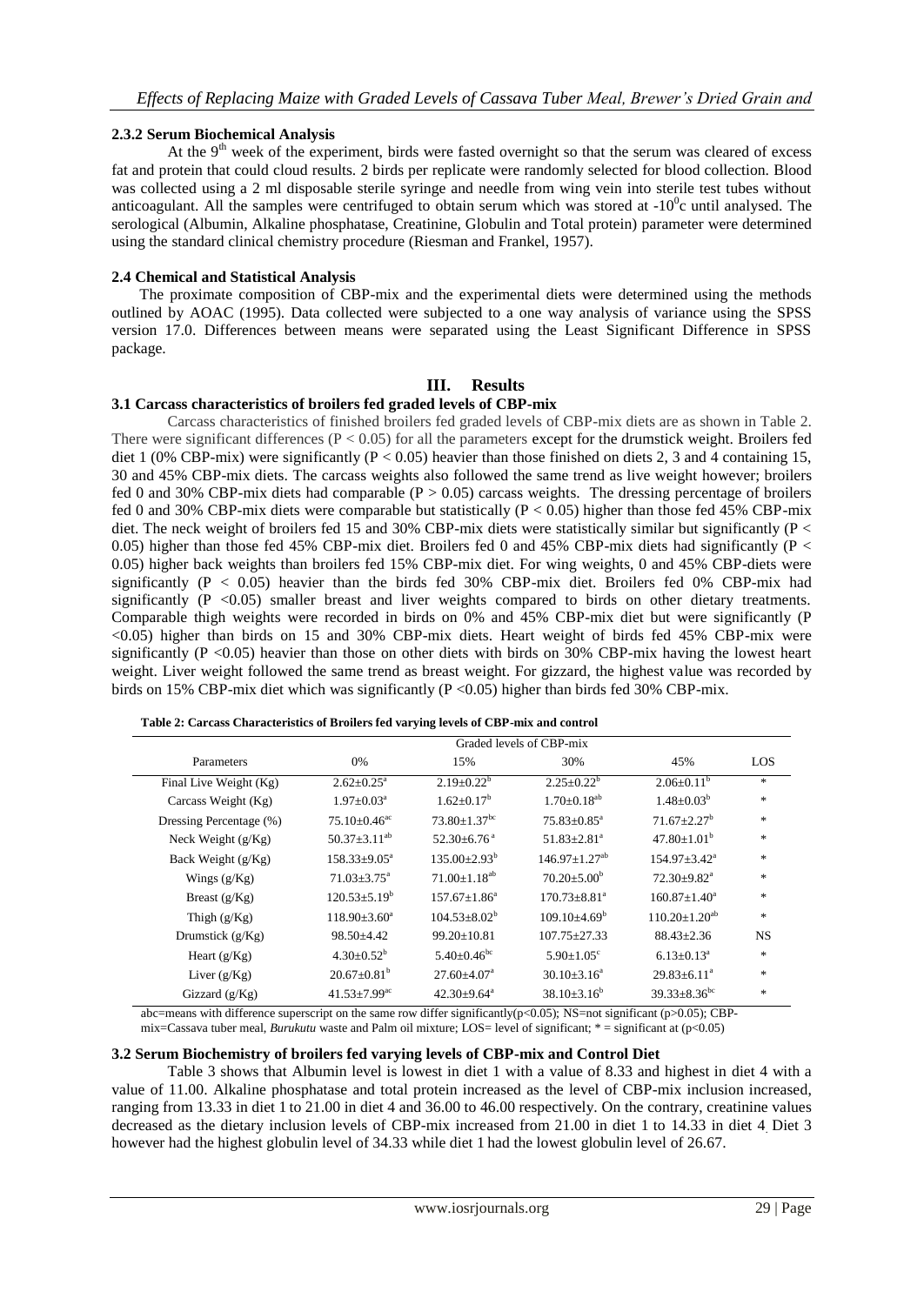|                             | Graded levels of CBP-mix |                              |                               |                               |               |  |
|-----------------------------|--------------------------|------------------------------|-------------------------------|-------------------------------|---------------|--|
| <b>Parameters</b>           | 0%                       | 15%                          | 30%                           | 45%                           | LOS           |  |
| Albumin (mmol/l)            | $8.33 + 1.53^b$          | $10.67 + 1.15$ <sup>a</sup>  | $10.33 + 3.79^a$              | $11.00 \pm 1.00$ <sup>a</sup> | $\ast$        |  |
| Globulin (mmol/l)           | $26.67 + 5.13^b$         | $31.33 + 2.52^{ab}$          | $34.33 + 3.06^a$              | $28.00 + 6.56^b$              | $\frac{1}{2}$ |  |
| Total Protein (mmol/l)      | $36.00 + 4.00b$          | $42.00+3.61^{ab}$            | $44.67 \pm 2.89$ <sup>a</sup> | $46.00+1.00^a$                | *             |  |
| Alkaline Phosphatse (i.u/l) | $13.33+0.58^{\rm b}$     | $16.67 + 2.89$ <sup>ab</sup> | $18.67 + 2.08a$               | $21.00 + 2.65^{\circ}$        | $\frac{1}{2}$ |  |
| Creatinine (mmol/l)         | $21.00+1.73^a$           | $18.33 + 3.06^{\text{ac}}$   | $16.67 + 2.08$ <sup>bc</sup>  | $14.33 \pm 0.58^{\rm b}$      | *             |  |

| Table 3: Serum Biochemistry of broilers fed varying levels of CBP-mix |  |  |
|-----------------------------------------------------------------------|--|--|
|                                                                       |  |  |

ab =Means with difference superscript on the same row differ significantly(P<0.05); CBP-mix=Cassava tuber meal; burukutu waste and palm oil mixture; LOS= Level of significant;  $* =$  Significant at (P<0.05)

# **IV. Discussion**

# **4.1 Carcass Characteristics of Broilers Fed The Experimental Diets.**

Observed significant differences in the final weight of the broilers showed broilers fed 45% CBP-mix having smaller weight than those on diets containing 0%, 15%, and 30% CBP-mix diets. This was because birds on this diet (45% CBP-mix) consumed less of the feed which might be due to its relatively dusty nature. Therefore, CBP-mix ratio other than the one used in this study could be used to reduce dustiness of the feed. The dressing percentage value of 71.67 to 75.83% obtained differed from 69.16 to 70.20% reported by Chukwuka *et al*. (2010) who also fed CBP-mix. The differences in dressing percentage could be due to differences in experimental set up such as location, composition of CBP-mix, composition of experimental diet etc.

The result obtained for breast weight in this study is in line with those of Okorie *et al*. (2010) who observed an increase in breast weight with an increase in inclusion level of brewers dried grains. Furthermore, Morrissey *et al.* (1998) stated that the carcass fatness could be affected especially when dietary energy level is changed. The higher breast weight with increasing CBP-mix in diet may be an indication of better conversion of dietary nutrients into meat. This also may be a pointer to the fact that with reduction in dustiness, CBP-mix will be a good substitute for maize as dressing percentage showed the relative efficiency of the diet in reducing the proportion of non-edible to edible parts.

Increasing trend in heart weight, due to increasing level of CBP-mix from diet 1 to diet 4 may be as the result of the increasing demand on the heart to pump more oxygenated blood to help with the detoxification of the effect of CBP-mix. Similar result was obtained by Adeyemo and Longe (2007) who observed an enlargement in the heart of broiler chicken fed varying levels of cotton seed cake.

#### **4.2 Serum Biochemistry of Broiler Fed Experimental Diets**

Observed differences in albumin levels across the treatments were normal and within the ranges of 12.5mmol/l to 22mmol/l reported by Akinmutimi and Onen, (2008). This indicates that substitution of maize with CBP-mix did not adversely affect the nutritive quality of the diets especially with respect to serum protein.

Alkaline phosphatase tend to increase when bile flow in the liver is decreased therefore diet 1 had the highest capacity for fat digestion followed by diets 2, 3 and 4 respectively. The result indicated that as the level of CBP-mix increased in the dietary treatments, the alkaline phosphatase of birds also increased.

Creatinine, an indicator of the extent of muscle wastage also indicates decreased kidney function. Ologhobo *et al*. (1993) reported that the high level of creatinine are sometimes seen in the kidney diseases due to the kidney's job of excreting creatinine, muscle, degeneration and exposure to toxic compounds which impair kidney function. Unlike all other parameters discussed creatinine was the highest in control diet that in dietary treatments 2, 3, and 4. Obtained result showed that with increasing level of CBP-mix inclusion creatinine value of the blood decreases, this is similar to the outcome reported by Abu, (2010) which showed the effect of Bambara groundnut milling waste based diets on serum biochemical constituents of broiler chicks.

Total proteins are the most abundant compound in serum. The protein make up of an animal is of important diagnostic significance because they are involved in enzyme, hormones and antibodies synthesis and as a reserve source of nutrition for the body tissues and muscle. It appears therefore that diet 4 with the highest level of inclusion of CBP-mix had a better protein quality than those with decreasing levels of CBP-mix. However, total protein values are within the reference range of 32.5mmol/l to 76.1mmol/l reported by Rajurker, (2009). This is an indication that the quality of protein in the experimental diet was adequate (Iyayi and Tewe, 1998) and the consumption by birds did not result in stress, disease and starvation or malnutrition. McDonald, (1996) reported that low total protein could reflect stress, chronic disease, parasitism, starvation or malnutrition while elevated values may induce dehydration, chronic infection or leukemia.

Though serum globulin differed among dietary treatments, they were however at the normal globulin levels and within the reference range 21.3mmol/l to 30.2mmol/l reported by Adeyemo, (2008). This is an